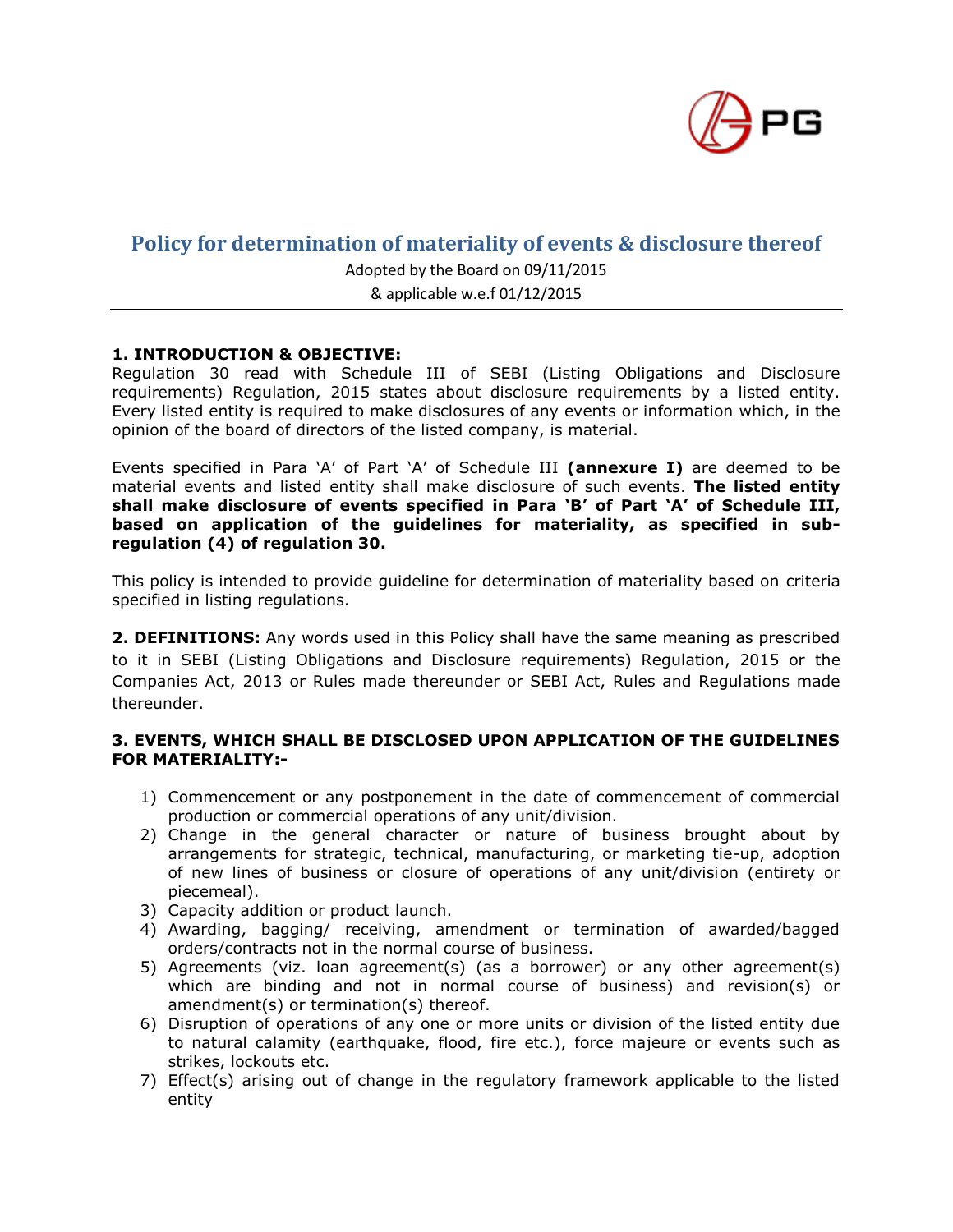

- 8) Litigation(s) / dispute(s) / regulatory action(s) with impact.
- 9) Fraud/defaults etc. by directors (other than key managerial personnel) or employees of listed entity.
- 10)Options to purchase securities including any ESOP/ESPS Scheme.
- 11)Giving of guarantees or indemnity or becoming a surety for any third party.
- 12)Granting, withdrawal, surrender, cancellation or suspension of key licenses or regulatory approvals.
- 13)Any other information/event viz. major development that is likely to affect business, e.g. emergence of new technologies, expiry of patents, any change of accounting policy that may have a significant impact on the accounts, etc. and brief details thereof and any other information which is exclusively known to the listed entity which may be necessary to enable the holders of securities of the listed entity to appraise its position and to avoid the establishment of a false market in such securities.

#### **4. EVENTS/INFORMATION NOT COVERED BY POLICY:**

This Policy does not apply to events:

- a. consisting of information that has been publicly disclosed, widely disseminated and readily available to the public and that the public has had sufficient time to process and absorb;
- b. consisting of non-material information;
- c. **made to or by those who owe the Company a duty of trust or confidence or otherwise expressly agree in writing to maintain the information in confidence;**
- d. to employees of the Company (even if they are also stockholders of the Company).

#### **5. PRINCIPLE FOR DETERMINATION OF MATERIALITY:**

The listed entity shall consider the following criteria for determination of materiality of events/ information:

- a) the omission of an event or information, which is likely to result in discontinuity or alteration of event or information already available publicly; or
- b) the omission of an event or information is likely to result in significant market reaction if the said omission came to light at a later date;
- c) In case where the criteria specified in sub-clauses (a) and (b) are not applicable, an event/information may be treated as being material if in the opinion of the board of directors of listed entity, the event / information is considered material.

Generally an event/Information shall be considered as "material" if a reasonable investor would likely consider it important in deciding whether to buy, hold or sell a security. Both positive and negative events/information may be material, and information that something is likely to happen or even just that it may happen can be material.

## **6. KEY MANAGERIAL PERSONALS AUTHORIZED TO ACT FOR THE COMPANY:**

The Company's Key Managerial Personals authorized for the purpose of determining materiality of an event or information and for the purpose of making disclosures to stock exchange(s) under this regulation and to speak on behalf of the Company (including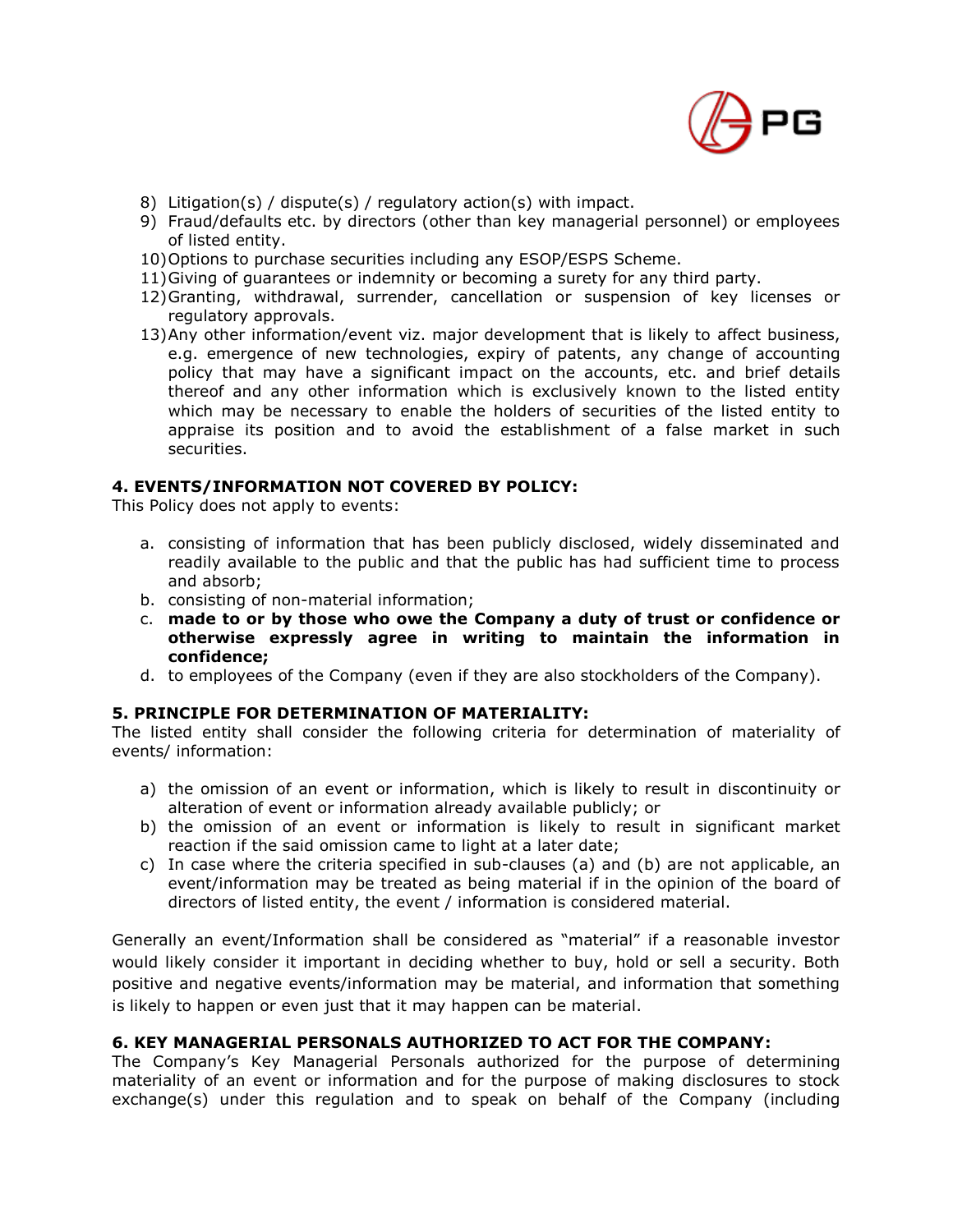

responding to inquiries from Market Participants, the investment community or the media) in accordance with this Policy ("Authorized Spokespersons") shall include:

- A Whole Time Director
- Company Secretary

#### **7. DETERMINATION OF MATERIALITY**:

- (i) The Authorized persons shall monitor and consider developments within the Company that may require public disclosure in accordance with the Listing regulations.
- (ii) Events specified in Annexure 1 shall be disclosed without considering their materiality.
- (iii)Events which are required to be disclosed upon application of the guidelines for materiality shall be disclosed after determination of materiality by authorized persons.
- (iv)In situations where the determination of materiality is not clear, the authorized persons shall discuss the matter with other directors as required to make an appropriate determination. However the doubt still exists, information should be considered material.

#### **8. Without prejudice to generality of any para of this policy, Board may specify for Disclosures of any event/information from time to time.**

## **9. PROCEDURE & TIMING FOR DISCLOSURE TO STOCK EXCHANGES**:

- a) The listed entity shall first disclose to stock exchange(s) of all events or information as soon as reasonably possible and **not later than twenty four hours** from the occurrence of event or information:
- b) Provided that in case the disclosure is made after twenty four hours of occurrence of the event or information, the listed entity shall, along with such disclosures provide explanation for delay:
- **c) Outcome of meetings of Board of Directors shall be made within thirty minutes of the conclusion of the board meeting.**
- d) The listed entity shall, with respect to disclosures referred to in this regulation, make disclosures updating material developments on a regular basis, till such time the event is resolved/closed, with relevant explanations.
- e) The listed entity shall disclose all events or information with respect to subsidiaries which are material for the listed entity.

**10. UPDATION ON WEBSITE:** The listed entity shall disclose on its website all such events or information which has been disclosed to stock exchange(s) under this regulation, and such disclosures shall be hosted on the website of the listed entity for a minimum period of five years and thereafter as per the archival policy of the listed entity, as disclosed on its website.

**11.** This policy shall always be harmoniously constructed with "Code of practices and procedures for fair disclosures of unpublished price sensitive information" adopted by the Board on 30/05/2015.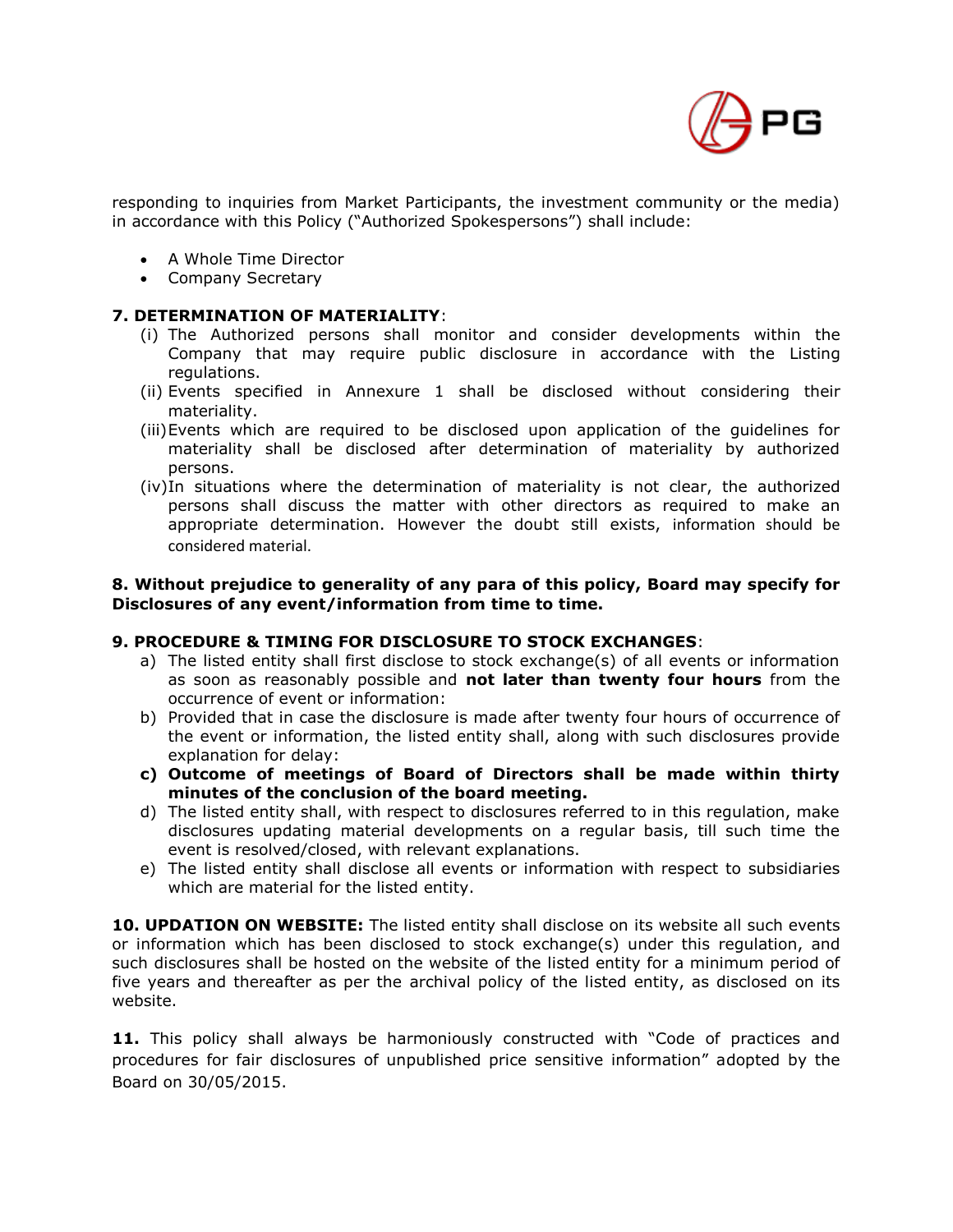

## **Events which shall be disclosed without any application of the guidelines for materiality as specified in sub-regulation (4) of regulation (30):**

- 1) Acquisition(s) (including agreement to acquire), Scheme of Arrangement (amalgamation/ merger/ demerger/restructuring), or sale or disposal of any unit(s), division(s) or subsidiary of the listed entity or any other restructuring.
	- Explanation.- For the purpose of this sub-para, the word 'acquisition' shall mean,-
		- (i) acquiring control, whether directly or indirectly; or,
		- (ii) acquiring or agreeing to acquire shares or voting rights in, a company, whether directly or indirectly, such that
			- a) the listed entity holds shares or voting rights aggregating to five per cent or more of the shares or voting rights in the said company, or;
			- b) there has been a change in holding from the last disclosure made under sub-clause (a) of clause (ii) of the Explanation to this sub-para and such change exceeds two per cent of the total shareholding or voting rights in the said company.
- 2) Issuance or forfeiture of securities, split or consolidation of shares, buyback of securities, any restriction on transferability of securities or alteration in terms or structure of existing securities including forfeiture, reissue of forfeited securities, alteration of calls, redemption of securities etc.
- 3) Revision in Rating(s).
- 4) Outcome of Meetings of the board of directors: The listed entity shall disclose to the Exchange(s), within 30 minutes of the closure of the meeting, held to consider the following:
	- a) dividends and/or cash bonuses recommended or declared or the decision to pass any dividend and the date on which dividend shall be paid/dispatched;
	- b) any cancellation of dividend with reasons thereof;
	- c) the decision on buyback of securities;
	- d) the decision with respect to fund raising proposed to be undertaken
	- e) increase in capital by issue of bonus shares through capitalization including the date on which such bonus shares shall be credited/dispatched;
	- f) reissue of forfeited shares or securities, or the issue of shares or securities held in reserve for future issue or the creation in any form or manner of new shares or securities or any other rights, privileges or benefits to subscribe to;
	- g) short particulars of any other alterations of capital, including calls;
	- h) financial results;
	- i) decision on voluntary delisting by the listed entity from stock exchange(s).
- 5) Agreements (viz. shareholder agreement(s), joint venture agreement(s), family settlement agreement(s) (to the extent that it impacts management and control of the listed entity), agreement(s)/treaty(ies)/contract(s) with media companies) which are binding and not in normal course of business, revision(s) or amendment(s) and termination(s) thereof.
- 6) Fraud/defaults by promoter or key managerial personnel or by listed entity or arrest of key managerial personnel or promoter.
- 7) Change in directors, key managerial personnel (Managing Director, Chief Executive Officer, Chief Financial Officer , Company Secretary etc.), Auditor and Compliance Officer.
- 8) Appointment or discontinuation of share transfer agent.